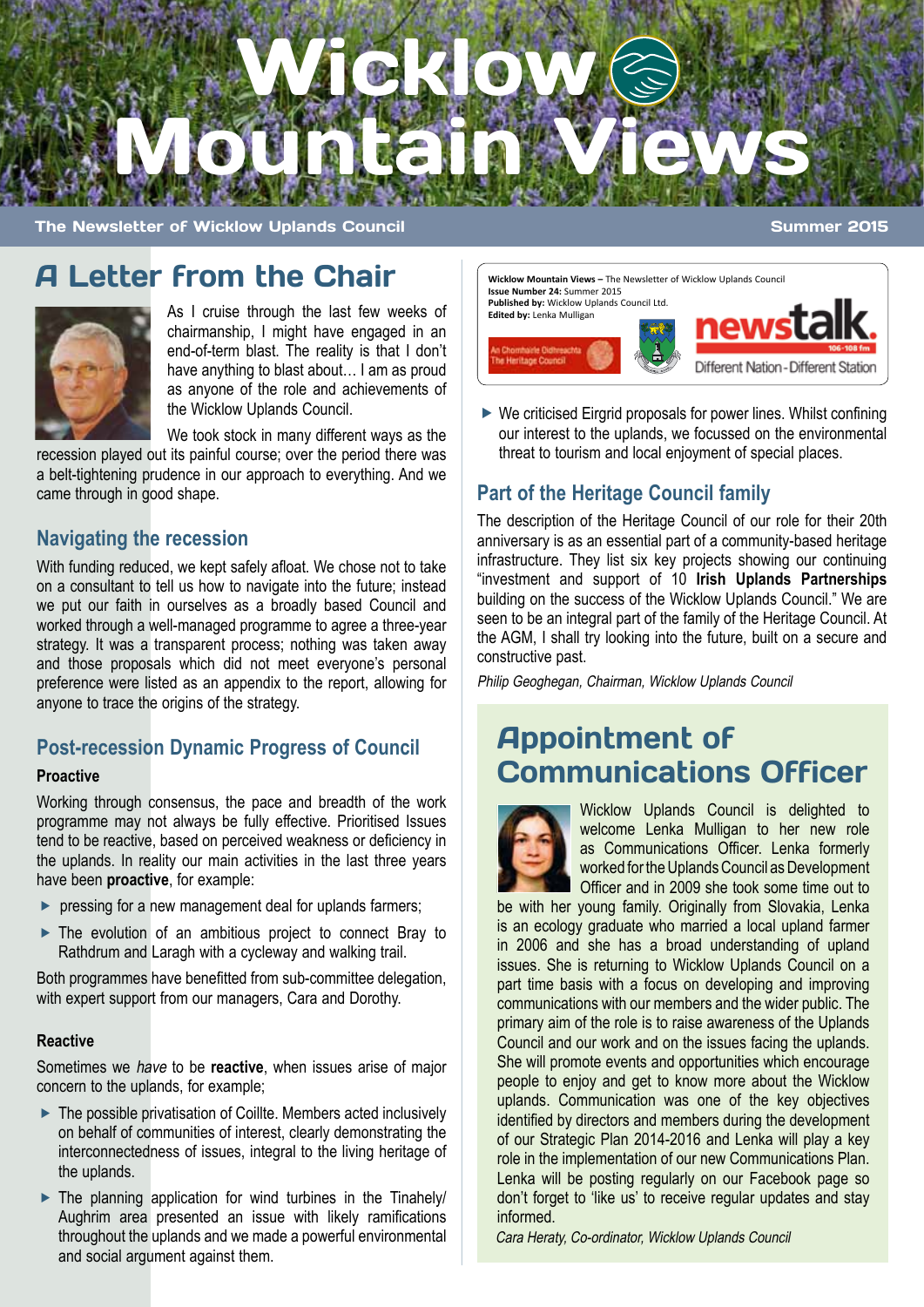### The Heritage Council Seeks Greater Financial Support for Local Heritage Projects

Wicklow Uplands Council attended an 'Oireachtas Information Day' organised by the Heritage Council on the 13th May in Buswells Hotel, Dublin. The event was attended by 11 other heritage organisations from around the country to explain to TDs and Senators the valuable work that the Heritage Council supports and the importance of reasonable finance for the Heritage sector.

The event took place against a background of drastic cuts in the Heritage Council's budget in recent years. In 2011 the Heritage Council allocated grants totaling €4.6m to 400 local projects and this reduced to €2.25m for 370 projects in 2012. It was unable to fund any local grants programme in 2013 and last year it struggled



The Heritage Council staff and representatives of all heritage organisations who attended the Oireachtas Information Day at Buswells Hotel, Dublin.

to fund a slimmed-down grants programme with just €700,000. The Council faces an even greater challenge this year with only €547,000 available and with 612 applications from local community groups which means that the Council can only provide small grants to one third of applicants.

"Over the past 20 years, the Heritage Council has built a unique, community-based heritage infrastructure embracing every county and many community organisations across Ireland. During that time, the value and effectiveness of investing in heritage in this manner has been well researched, documented and demonstrated" said Mr. Starrett, the Chief Executive of the Heritage Council.

He also points to the critical role the Heritage Council has played in growing public awareness and appreciation of heritage issues: "For example, through our support for the county heritage officer network, our outreach through Heritage Week, the Heritage in Schools Programme, the Irish Walled Towns Network, and our Museums Standards Programme, I am satisfied that we have helped to enhance greatly the public value attached to our heritage".

He also said that despite the massive budgetary cuts and the consequent decimation of the Council's community grants programme, "the community-based infrastructure that has been built up has shown itself resilient and flexible and is clamouring for modest financial support to implement many projects." "Today we are asking TDs and Senators to support local community organisations in developing our economy through valuing and investing in our local heritage assets. Given the welcome if slow economic recovery now under way, this is the time to start investing once again in these communities in a phased and incremental way over the next few years", he added.

Over the last 20 years the Heritage Council has worked with a range of partners to establish a local heritage infrastructure that is based on vital connections between people and place. Such an approach offers immense potential in terms of Ireland's development and it is the Council's ambition that the next 20 years will see this work continue to expand and engage communities across Ireland.

Isabell Smyth, The Heritage Council

### Workshop on Locally-led Agri-environmental Schemes

Since the government announced that c.€70million will be available for locally-led agri-environmental schemes there is particular interest in Wicklow as this funding could support the vegetation management scheme developed by Wicklow Uplands Council.

To discuss the government's proposal Wicklow Uplands Council, the Irish Uplands Forum and the European Forum for Nature Conservation and Pastoralism is holding a day long meeting on July 6th in Glencree. The workshop will involve four short talks; from a representative of the Rural Development Section of the Department for Agriculture; Dr Andy Bleasedale, upland farming specialist in the NPWS; Dr James Moran, Sligo IT and Michael Davoren, Burren farmer. There will also be a walk and talk to an upland farm near Glencree with small group discussions. Participation and input from everyone attending will be welcome and encouraged.

A detailed programme is available at **www.wicklowuplands.ie** and **www.irishuplandsforum.org**.

Mary Tubridy, Irish Uplands Forum

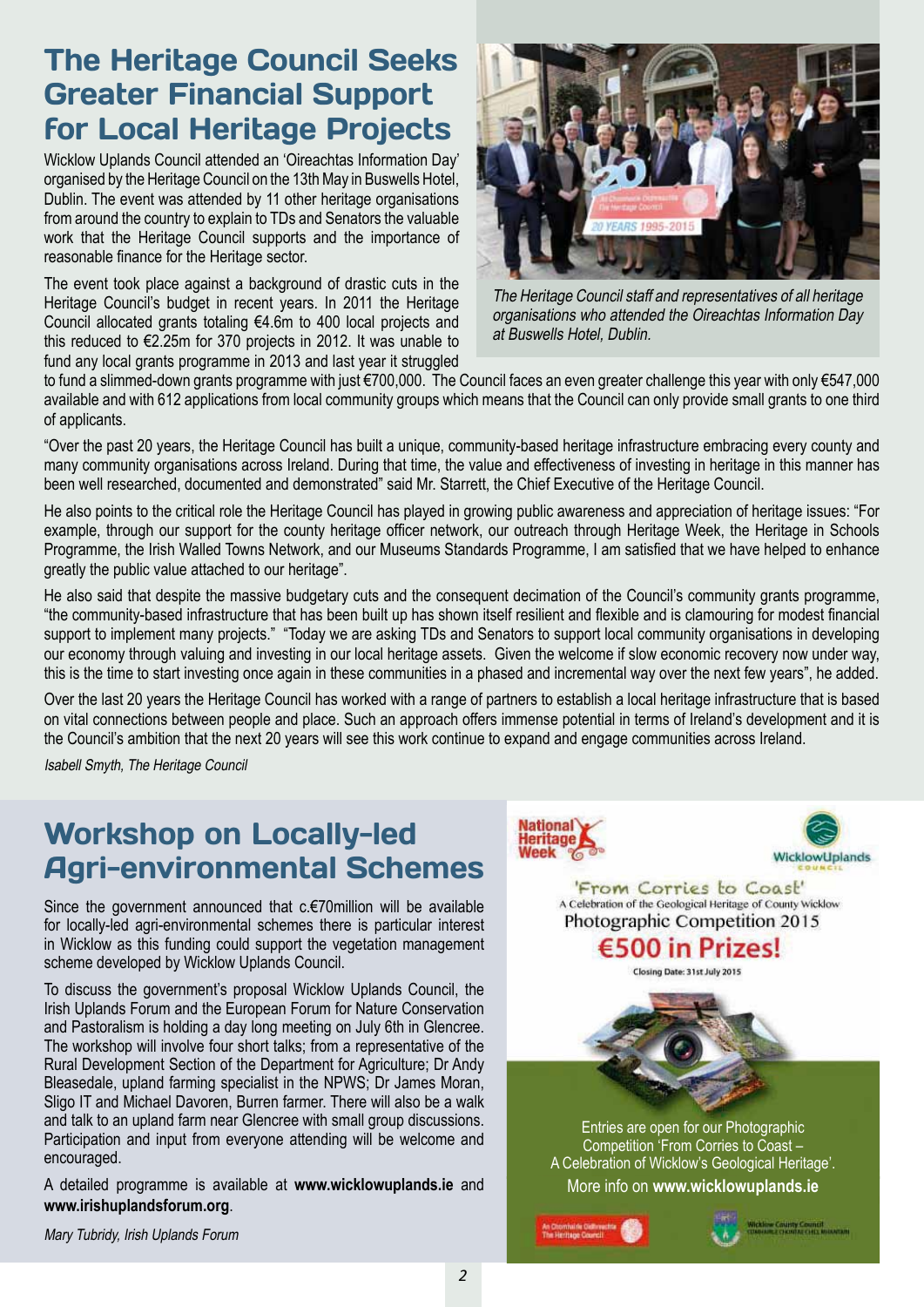### A Plan for Improved Management of Upland Habitats

Our hill farmers have shaped the landscape and biodiversity in the Wicklow uplands over the past 6000 years. With appropriate management systems, farming has the capacity to continue to provide optimal conditions for upland biodiversity. However there has been a steady decline in hill sheep farming in recent years. This is now associated with under-grazing in some areas leading to a threat to certain types of biodiversity and the accumulation of unmanaged upland vegetation, mainly bracken, heather and gorse.

As witnessed over the past few months this build-up of fuel poses a serious health and safety risk to people living and recreating in the hills and our cherished wildlife and upland habitats. The special nature of the area is recognised by c30,000 hectares of the county now designated as a Special Area of Conservation with the Wicklow Mountains National Park at its centre. Wildfires also pose a serious threat to forest properties (c21% of County Wicklow) across the uplands many of which adjoin the open hill.

In 2011 a Working Group was established by Wicklow Uplands Council to tackle the issue of vegetation management. Representation on the Working Group includes Wicklow hill sheep farmers, recreational users, Teagasc, NPWS, Wicklow Uplands Council and the Irish Uplands Forum. Over 30 meetings and site visits took place over a period of three years examining management issues and gaining an understanding of the perspectives of the key stakeholder groups. In 2013 'A Study to Identify Best Management of Upland Habitats in County Wicklow' was commissioned by Wicklow Uplands Council and launched by the Minister for Agriculture Simon Coveney. The need for support for management of hill areas was clearly identified and a locally led Sustainable Upland Agri-Environmental Scheme (SUAS) was proposed with detailed key management prescriptions. The full study is available on **www.wicklowuplands.ie**.

The review of the Rural Development Programme (RDP) in 2013/2014 was very timely in this regard and the Wicklow Working Group alongside a National Uplands Group lobbied for the provision of a Locally Led Environmental Schemes under Pillar II. The option for Locally Targeted Schemes was successfully included in the RDP and they will sit on top of the GLAS Scheme and the Basic Payment Scheme in a tiered structure.

In May 2015 the Working Group representatives met with Rural Development Programme officials at the Department for Agriculture, Food and Marine to further discuss the proposal for the Wicklow uplands. They welcomed the Wicklow proposal and advised that an official call for applications for a competitive process will be issued in autumn 2015. Wicklow Uplands Council will be developing our application over the coming months and is hopeful of securing funding. The local schemes are expected to be operational by 2016.

A fundamental feature of the scheme proposed for Wicklow is the development of management plans for upland farms. They will be prepared with input from upland ecologists, farmers and farm planners. They will be based on initial habitat mapping and habitat condition assessments and will specify where and what actions are necessary to enhance habitats and protect key



species. While most actions will relate to grazing management, plans may also specify controlled burning with maps clearly identifying areas that are suitable on a rotational basis and areas which are unsuitable for burning such as blanket peat, bracken and areas with vulnerable species. Controlled burning would be carried out by a trained group ideally with the support of the relevant authorities, the Fire Service, Gardaí and NPWS and with careful regard for neighbours and visitors.

It must be recognised that there is a significant difference between the devastation caused by uncontrolled wildfires compared with the use of controlled rotational burning which provides forage and shelter for sheep while creating a mosaic of habitat structures and food for wildlife.

Undertaken responsibly, controlled burning is an important management tool in the future of upland habitat management together with subsequent appropriate stocking levels on the hills. This is a unique opportunity for upland farmers and ecologists to work together to provide the optimal result for upland habitats in County Wicklow while keeping hill farming alive and avoiding abandonment of the Wicklow uplands which is not in the interest of anyone.

Wicklow Uplands Council wishes to present a balanced view of local issues and how we are attempting to overcome them by working in partnership and presenting the perspective of the people who have lived, recreated in and worked the hills for generations.

Lenka Mulligan, Communications Officer, Wicklow Uplands Council